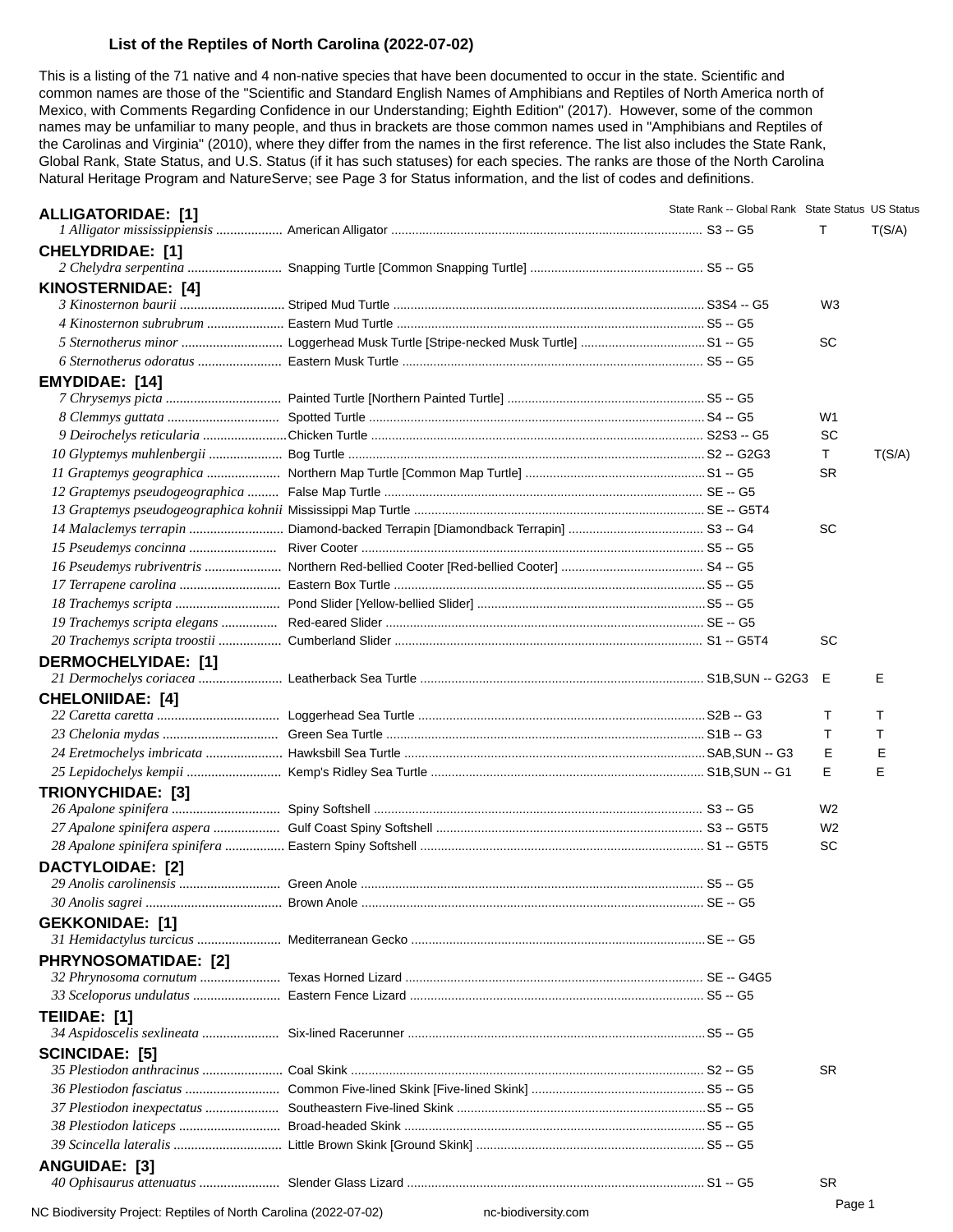| <b>ANGUIDAE: [cont.]</b> |                                                                                                                      |                    |
|--------------------------|----------------------------------------------------------------------------------------------------------------------|--------------------|
|                          |                                                                                                                      | SC                 |
|                          |                                                                                                                      |                    |
| <b>COLUBRIDAE: [34]</b>  |                                                                                                                      |                    |
|                          |                                                                                                                      |                    |
|                          |                                                                                                                      | W1, W <sub>5</sub> |
|                          |                                                                                                                      |                    |
|                          |                                                                                                                      | SR.                |
|                          |                                                                                                                      |                    |
|                          |                                                                                                                      |                    |
|                          |                                                                                                                      | <b>SR</b>          |
|                          |                                                                                                                      |                    |
|                          | 51 Heterodon platirhinos  Eastern Hog-nosed Snake [Eastern Hognose Snake]  S4S5 -- G5                                |                    |
|                          |                                                                                                                      | Τ                  |
|                          |                                                                                                                      | W1, W5             |
|                          |                                                                                                                      |                    |
|                          | 55 Lampropeltis getula population 1  Outer Banks Kingsnake [Eastern Kingsnake - Outer Banks population]  S1 -- G5T2Q | SC                 |
|                          |                                                                                                                      |                    |
|                          |                                                                                                                      | W <sub>2</sub>     |
|                          |                                                                                                                      | SC                 |
|                          |                                                                                                                      | SR.                |
|                          |                                                                                                                      |                    |
|                          |                                                                                                                      |                    |
|                          |                                                                                                                      |                    |
|                          |                                                                                                                      | SC                 |
|                          |                                                                                                                      |                    |
|                          |                                                                                                                      |                    |
|                          |                                                                                                                      |                    |
|                          |                                                                                                                      |                    |
|                          |                                                                                                                      | Τ                  |
|                          |                                                                                                                      |                    |
|                          |                                                                                                                      | W <sub>2</sub>     |
|                          |                                                                                                                      |                    |
|                          |                                                                                                                      |                    |
|                          |                                                                                                                      |                    |
|                          |                                                                                                                      |                    |
|                          |                                                                                                                      |                    |
|                          |                                                                                                                      | W <sub>2</sub>     |
| ELAPIDAE: [1]            |                                                                                                                      |                    |
|                          |                                                                                                                      | Е                  |
| VIPERIDAE: [5]           |                                                                                                                      |                    |
|                          |                                                                                                                      |                    |
|                          |                                                                                                                      |                    |
|                          | 80 Crotalus adamanteus  Eastern Diamond-backed Rattlesnake [Eastern Diamondback Rattlesnake] S1 -- G3                | E.                 |
|                          |                                                                                                                      | SC                 |
|                          |                                                                                                                      | SC                 |
|                          |                                                                                                                      |                    |